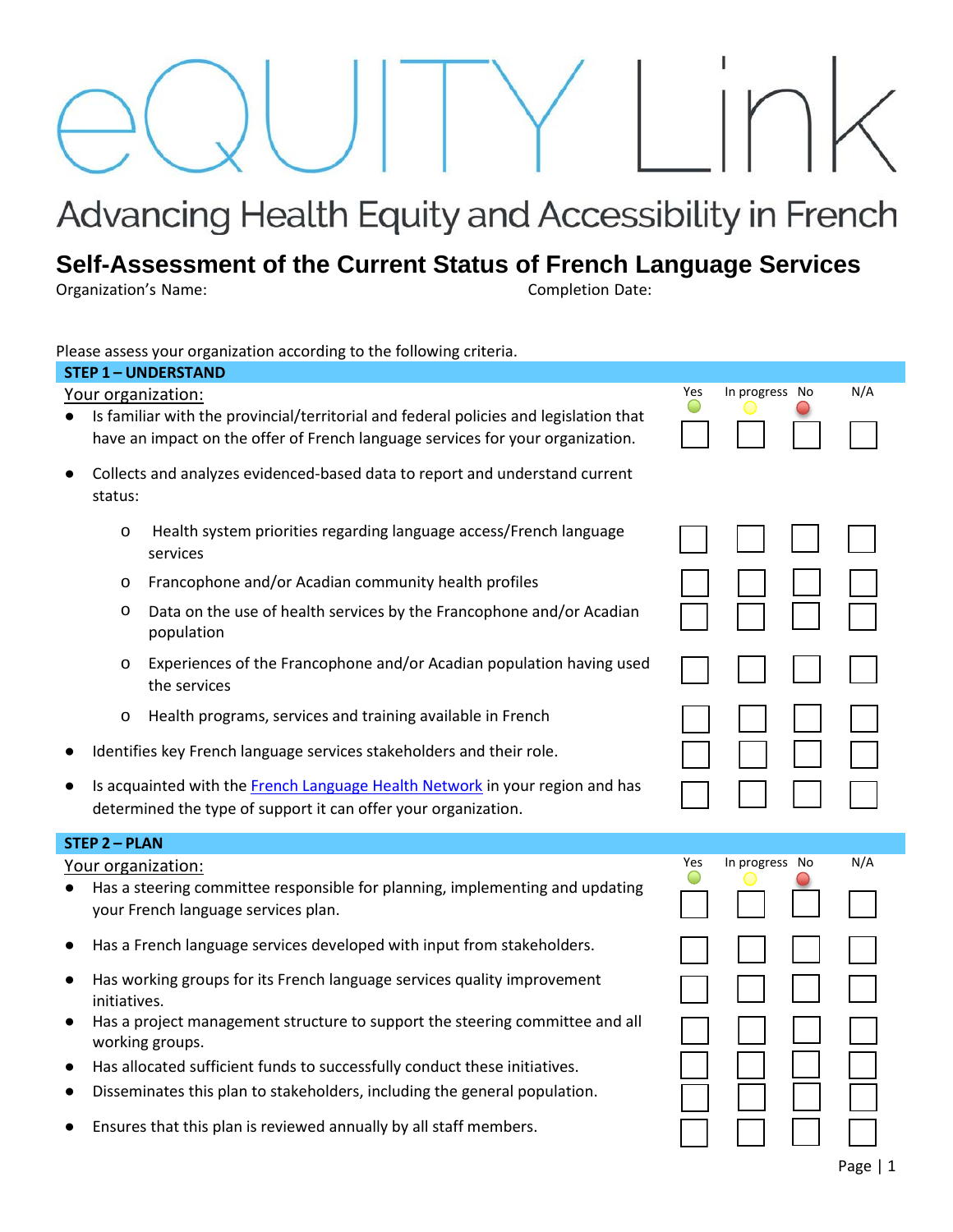### **STEP 3 - IMPLEMENT**

#### Your organization:

#### **Active Offer of Services**

- Establishes and maintains a relationship with the Francophone/Acadian community to fully understand their needs.
- Has policies, protocols and procedures in place to ensure quality and accessibility of care in the client's official language, using qualified bilingual staff.
- Has clear signage in both official languages.
- Actively provides information on and notifies clients, families and caregivers of their right to receive services in both official languages.
- Clearly and explicitly identifies clients' preferred or required official language in medical records.
- Offers French language services, using qualified bilingual staff.
- Encourages staff to validate clients and families' comprehension.
- Provides all client resources (educational, records, portals, consent forms, questionnaires, etc.) in both official languages.
- Offers the services of qualified medical interpreters.

#### **Clinical Research (if applicable)**

- Incorporates language awareness at every step where the user is included and ensures adequate representation of both official language communities.
- Ensures all documentation (e.g., calls for expressions of interest, reports, guidelines, etc.) are available in English and French.

#### **Governance and Leadership**

- Identifies French language services champions at all levels of the organization and assigns a staff member or department to promote linguistic competence and awareness initiatives.
- Has identified staff diversity as a goal and uses proactive strategies to build a<br>diverse workforce.
- Promotes the importance of an organizational culture that advocates for bilingualism and the active offer of services.
- Provides access to standardized terminology in both official languages for clients and staff.  $\Box$   $\Box$   $\Box$   $\Box$   $\Box$   $\Box$
- Prepares an annual report on French language services.

Yes In progress No N/A

☐ ☐ ☐ ☐